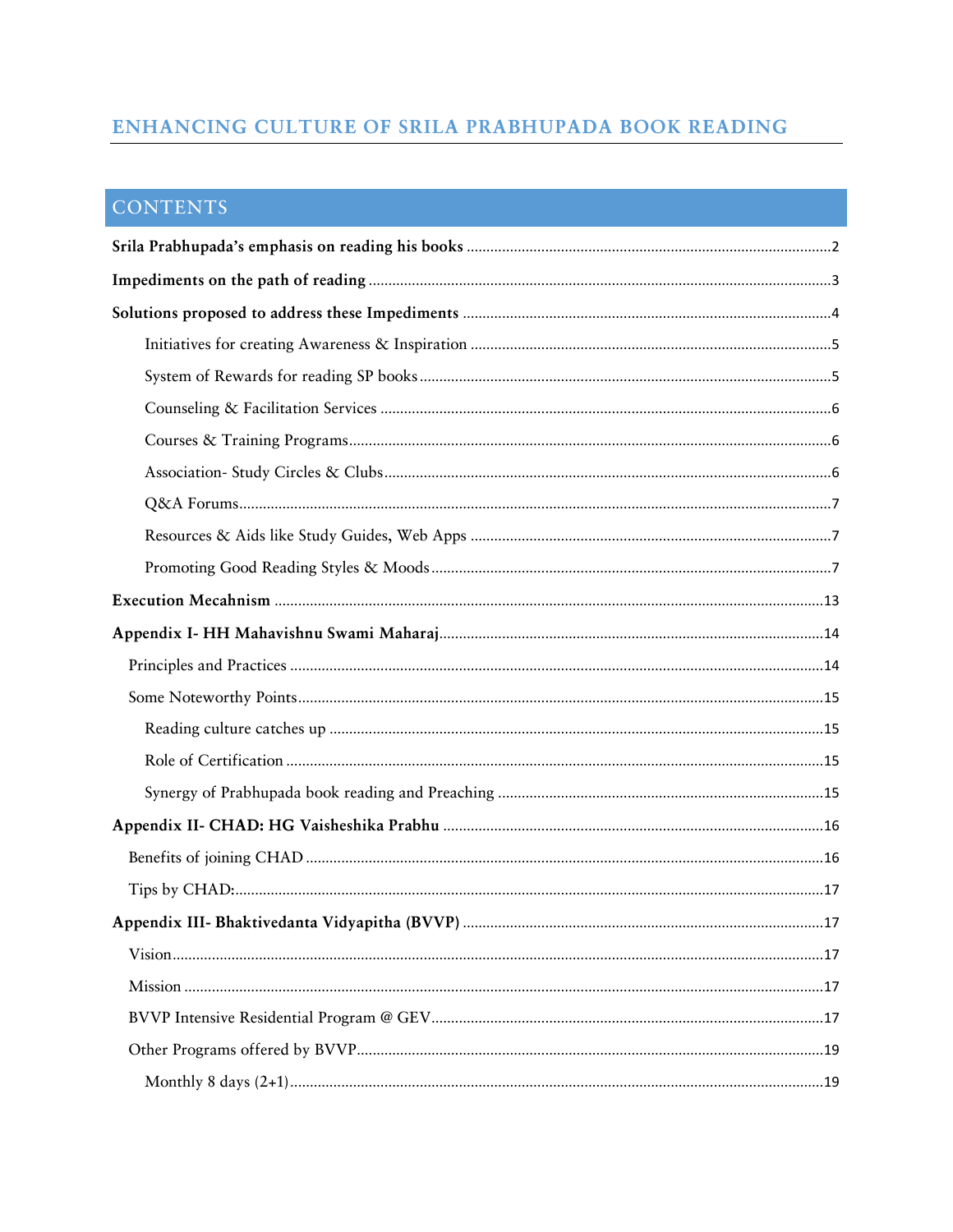# <span id="page-1-0"></span>**SRILA PRABHUPADA'S EMPHASIS ON READING HIS BOOKS**

Srila Prabhupada has personally emphasized the importance of reading his books thourougly for individual and institutional success:

# *READING LEADS TO ADVANCEMENT IN KRSNA CONSCIOUSNESS*

"**So I am requesting all of my students to read my books seriously every day without fail. In this way, if your mind becomes absorbed at least one or two hours daily in the transcendental subject of Srimad Bhagavatam…then very easily you will make advancement in Krishna consciousness**"

Letter of June 13, 1972

# *DUTY OF GBC TO SEE THAT BOOK READING IS GOING ON IN EVERY TEMPLE*

*Similarly,* **the GBC member means they will see that in every temple these books are very thoroughly being read and discussed and understood and applied in practical life. That is wanted, not to see the vouchers only, "How many books you have sold, and how many books are in the stock?" That is secondary. You may keep vouchers... If one is engaged in K***ṛṣṇ***a's service, there is no need of vouchers***. That is... Everyone is doing his best. That's all. So we have to see that things are going on very nicely. So in that way the GBC members should divide some zones and see very nicely that things are going on, that they are chanting sixteen rounds, and temple management is doing according to the routine work, and* **the books are being thoroughly discussed, being read, understood practically. These things are required. Now, suppose you go to sell some book and if somebody says, "You have read this book? Can you explain this verse?" then what you will say? You will say, "No. It is for you. It is not for me. I have to take money from you. That's all." Is that very nice answer?**

Lecture on SB 2.9.3 -- [Melbourne, April 5, 1972](http://vanisource.org/wiki/Lecture_on_SB_2.9.3_--_Melbourne,_April_5,_1972)

# *THESE BOOKS HAVE THE FUEL FOR PREACHING FOR NEXT 1000 YEARS*

*I have given you everything,* **so read and speak from the books and so many new lights will come out. We have got so many books, so if we go on preaching from them for the next 1,000 years, there is enough stock***. Just like we have spent one day discussing one sloka, so you*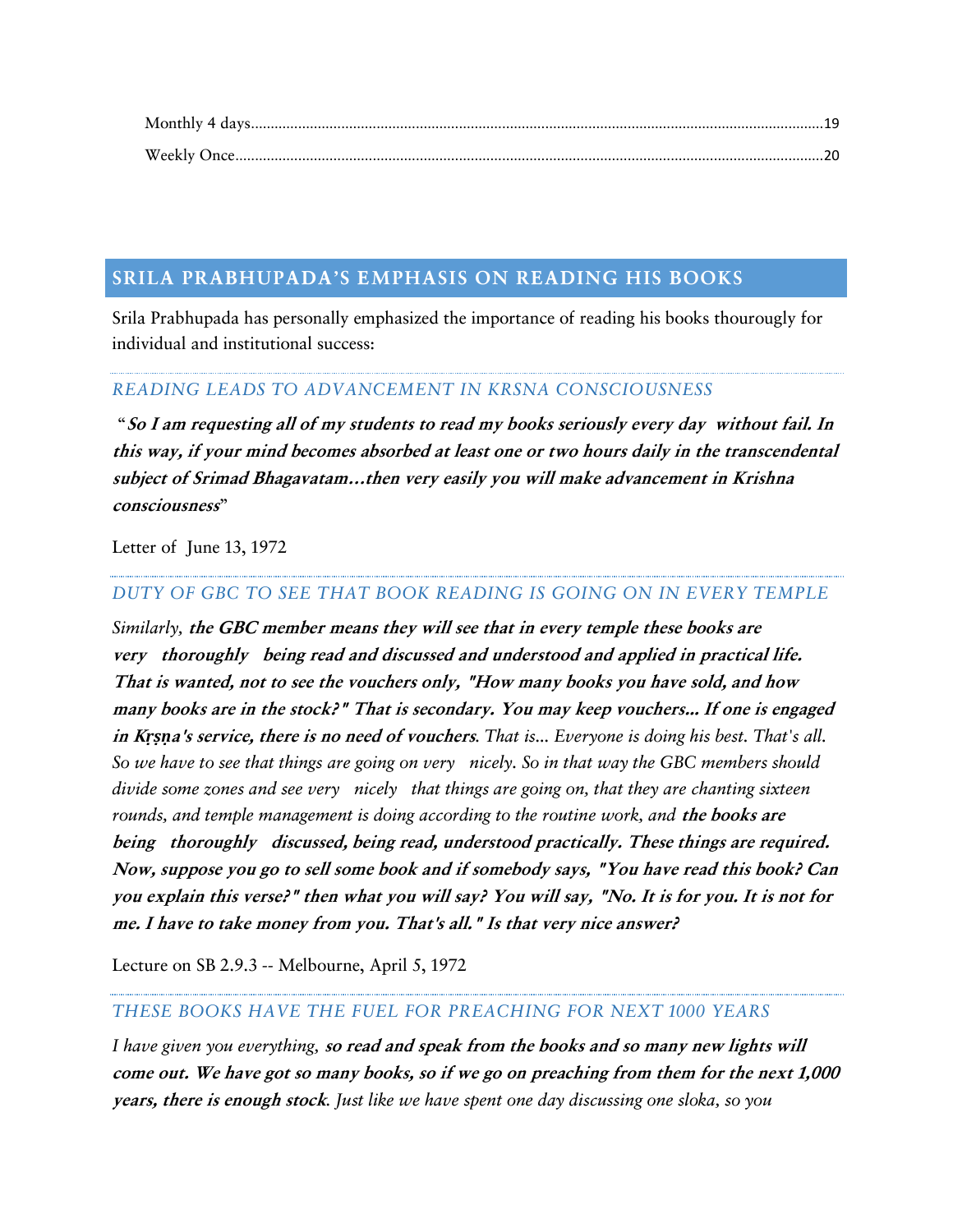*introduce this system in all of the temples, and very quickly the devotees will make spiritual progress by getting knowledge.*

(Letter to: Satsvarupa – Los Angeles 16 June, 1972)

# *THESE BOOKS HAVE THE ANSWERS TO ALL QUESTIONS*

Paramahamsa: Śrīla Prabhupāda, when you are not present with us, how is it possible to **receive instructions, for example, on questions that may arise**?

Prabhupäda: Well, the questions... **Answers are there in my books.**

Morning Walk At Cheviot Hills Golf Course -- May 13, 1973, Los Angeles

# *SRILA PRABHUPADA WANTED HIS DICSIPLES TO COMPLETE READING ALL HIS BOOKS*

*Before taking rest after his night-time massage, Prabhupada asked Srutakirti, "***How long does it take to read one verse and purport of my books, and understand it?***"*

*Srutakirti replied, "I suppose about thirty minutes." Prabhupada made a quick calculation.* **"So, at 400 verses a book, three hours reading a day, it will take at least eight years to read all of the books published so far. And it will take at least twenty years to read them all when published."**

From The Great Transcendental Adventure by Kurma dasa

# <span id="page-2-0"></span>**IMPEDIMENTS ON THE PATH OF READING**

Some of the prominent impediments in reading of SP books have been listed below:

- 1. Lack of Awareness/ Urgency
- 2. Lack of Incentives
- 3. Lack of Time/ Presence of Distractions
- 4. Lack of Consistency
- 5. Lack of Taste/ Inclination/ Confidence
- 6. Lack of Training in study skills/ navigating through technical sections
- 7. Lack of continual Guidance/ Troubleshooting Help
- 8. Lack of Resources/ Aids
- 9. Improper mood eg. Fruitive reading

Handicaps caused by each of these imepdiments are being stated below: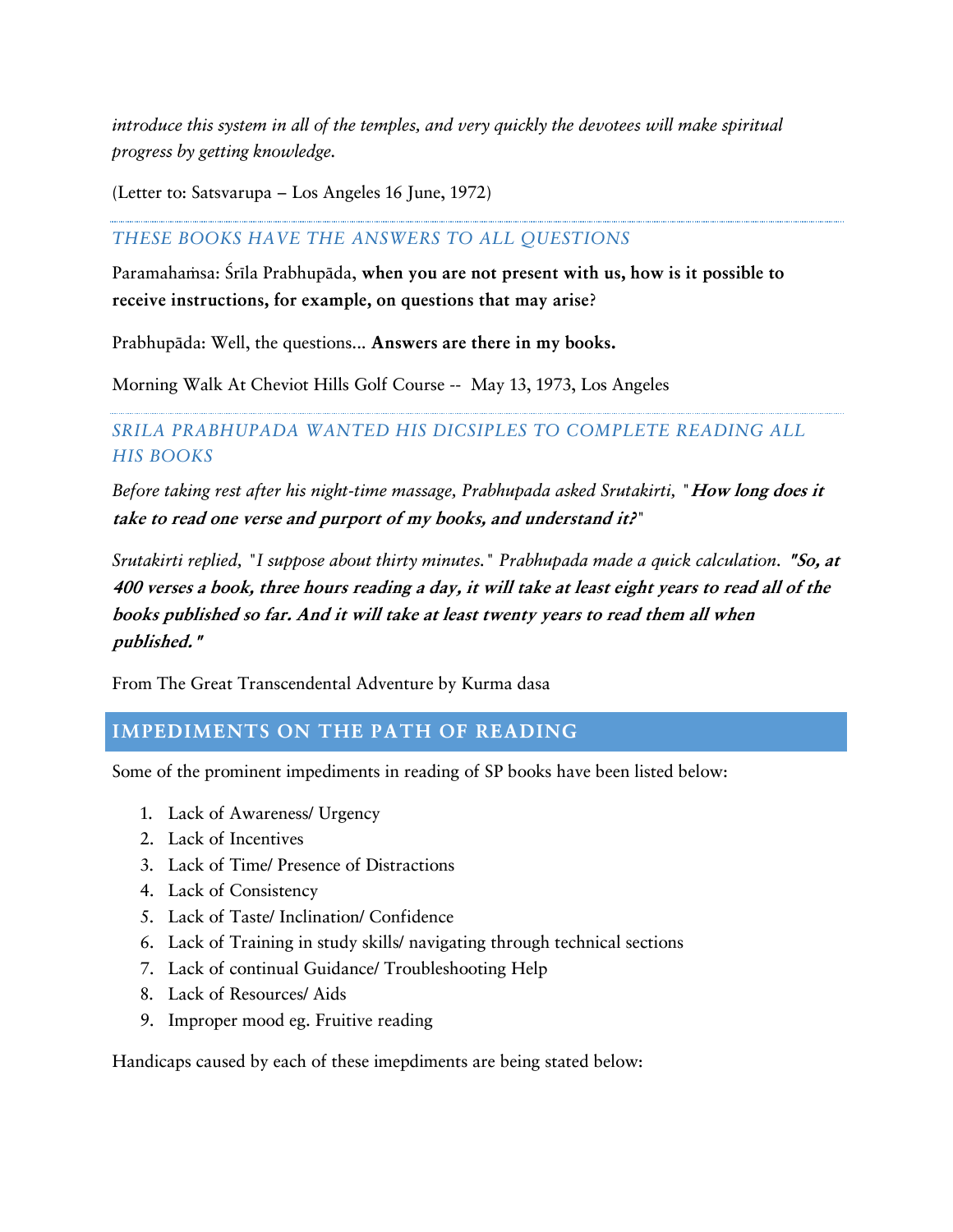| #                       | <b>IMPEDIMENTS</b>                                                            | <b>HANDICAPS</b>                                                                                                                                                                                                                                                                                             |
|-------------------------|-------------------------------------------------------------------------------|--------------------------------------------------------------------------------------------------------------------------------------------------------------------------------------------------------------------------------------------------------------------------------------------------------------|
| $\mathbf{1}$            | Lack of Awareness/<br>Urgency                                                 | Devotees are many times unaware of importance of reading SP<br>books as the foundation for individual and institutional success<br>and also of SP's emphasis on the same                                                                                                                                     |
| $\overline{2}$          | Lack of Incentives                                                            | Whatever has been promoted as an official criteria for<br>initiations etc. has always become a norm in our society eg.<br>Chanting 16 rounds, following reg principles, taking disciple<br>course etc. However since there is no official binding in terms<br>of reading SP books, it tends to be overlooked |
| 3                       | Lack of Time/ Presence of<br><b>Distractions</b>                              | With busy and distracted modern lifestyles, devotees don't have<br>any clue how to make adjustments so as to be able to read SP<br>books                                                                                                                                                                     |
| $\overline{\mathbf{4}}$ | Lack of Consistency                                                           | Even if one makes a determination and starts reading, one is<br>not able to make a consistent endeavor and then loses track of<br>what one was reading and consequently loses enthusiasm                                                                                                                     |
| 5                       | Lack of Taste/<br><b>Inclination/Confidence</b>                               | Reading scriptures needs some amount of goodness and<br>inclination to read which is becoming very rare in this age                                                                                                                                                                                          |
| 6                       | Lack of Training in study<br>skills/ navigating through<br>technical sections | Devotees tend to get overwhelmed by too much information or<br>technical sections and have no clue how to navigate through<br>them. They lack training in study skills which can enable them<br>to effectively read                                                                                          |
| $\overline{7}$          | Lack of continual<br>Guidance/<br><b>Troubleshooting Help</b>                 | One may encounter doubts/ queries in the course of ones study<br>which if not cleared timely may lead to difficulty in further<br>reading                                                                                                                                                                    |
| 8                       | Lack of Resources/ Aids                                                       | For every major textbook, there are guide books to help<br>elucidate the complex subject matters. Absence of proper guide<br>books also adds to the inertia                                                                                                                                                  |
| 9                       | Improper mood eg.<br>Fruitive reading                                         | Improper mood like collecting information to impress others,<br>or conquer the subject matter leads to dryness in the long run                                                                                                                                                                               |

# <span id="page-3-0"></span>**SOLUTIONS PROPOSED TO ADDRESS THESE IMPEDIMENTS**

The proposed solutions are listed below:

- 1. Initiatives for creating Awareness & Inspiration
- 2. System of Rewards for reading SP books
- 3. Counseling & Facilitation Services
- 4. Courses & Training Programs
- 5. Association- Study Circles & Clubs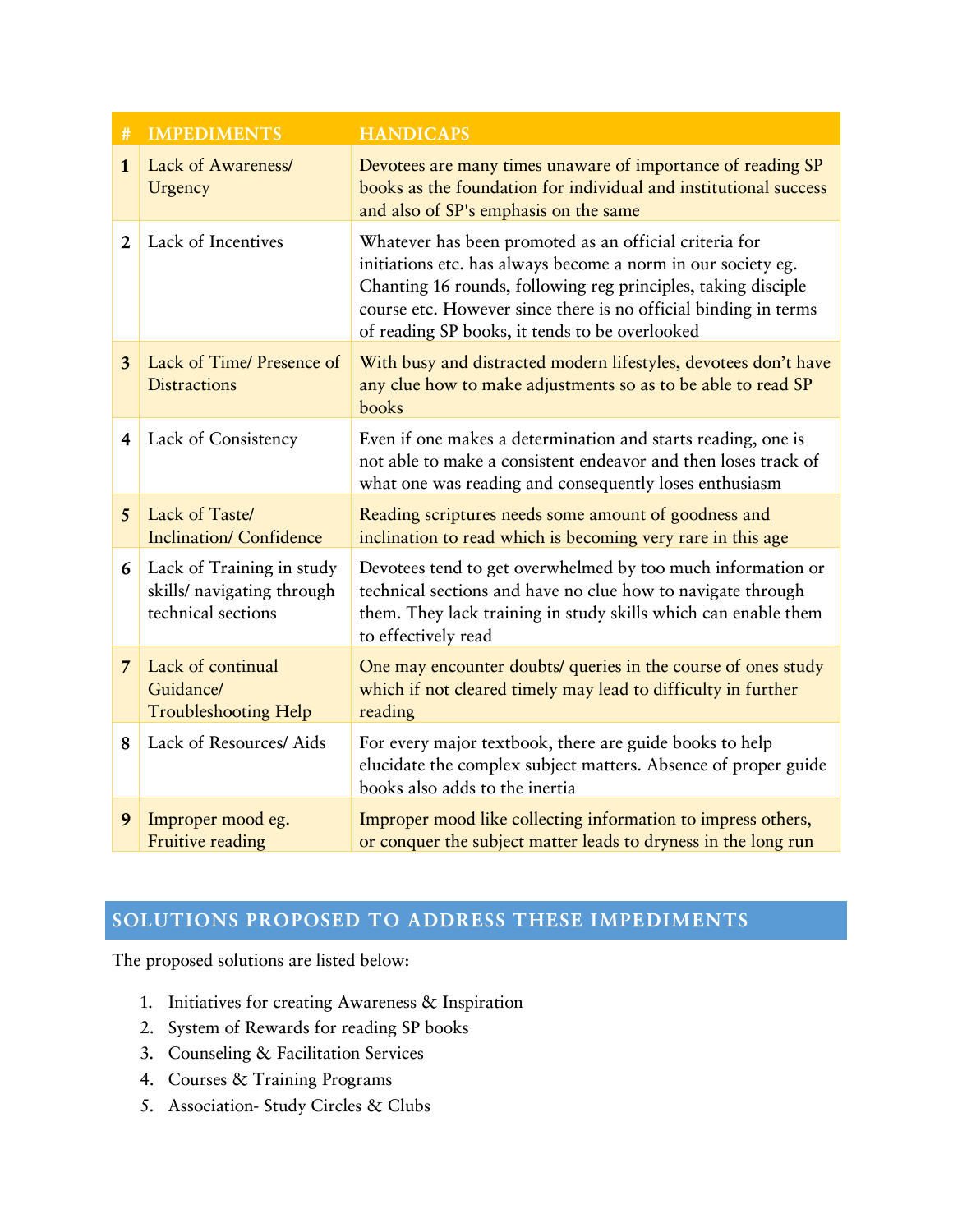- 6. Q&A Forums
- 7. Resources & Aids like Study Guides, Web Apps
- 8. Promoting good reading Styles & Moods

These solutions correspond to and address one or more of the impediements listed:

| #           | <b>IMPEDIMENTS</b>                                                            | <b>SOLUTIONS PROPOSED</b>                                                        |
|-------------|-------------------------------------------------------------------------------|----------------------------------------------------------------------------------|
| 1           | Lack of Awareness/ Urgency                                                    | Initiatives for creating Awareness & Inspiration                                 |
| $\mathbf 2$ | Lack of Incentives                                                            | System of Rewards for reading SP books                                           |
| 3           | Lack of Time/ Presence of<br><b>Distractions</b>                              | Counseling & Facilitation Services                                               |
| 4           | Lack of Consistency                                                           | Association- Study Circles & Clubs, Counseling &<br><b>Facilitation Services</b> |
| 5           | Lack of Taste/ Inclination/<br>Confidence                                     | Association-Study Circles & Clubs, Courses &<br><b>Training Programs</b>         |
| 6           | Lack of Training in study skills/<br>navigating through technical<br>sections | Courses & Training Programs                                                      |
| 7           | Lack of continual Guidance/<br>Help on Doubts                                 | Association-Study Circles & Clubs, Q&A Forums                                    |
| 8           | Lack of Resources/ Aids                                                       | Resources & Aids like Study Guides, Web Apps                                     |
| 9           | Improper mood eg. Fruitive<br>reading                                         | Association-Study Circles & Clubs, Promoting Good<br>Reading Styles & Moods      |

Each of these solutions is elaborated upon below:

# <span id="page-4-0"></span>INITIATIVES FOR CREATING AWARENESS & INSPIRATION

- 1. Earmark SP Book reading as one of the regular themes for ILS
- 2. Celebrate SP Book Reading Week every year like Holy Name week
- 3. Emphasis on SP book reading in SB classes
- 4. Gurus emphasize on reading of SP books as one of their fundamental instructions for their disciples following in the footsteps of Srila Prabhupada
- 5. E-nspiration- Japa e-mails/ sms could be sent every week with SP Book reading meditations, inspirational sections and quotes from Prabhupada.
- 6. Notice- Temple Notice Board could feature quotes on SP Book reading.

# <span id="page-4-1"></span>SYSTEM OF REWARDS FOR READING SP BOOKS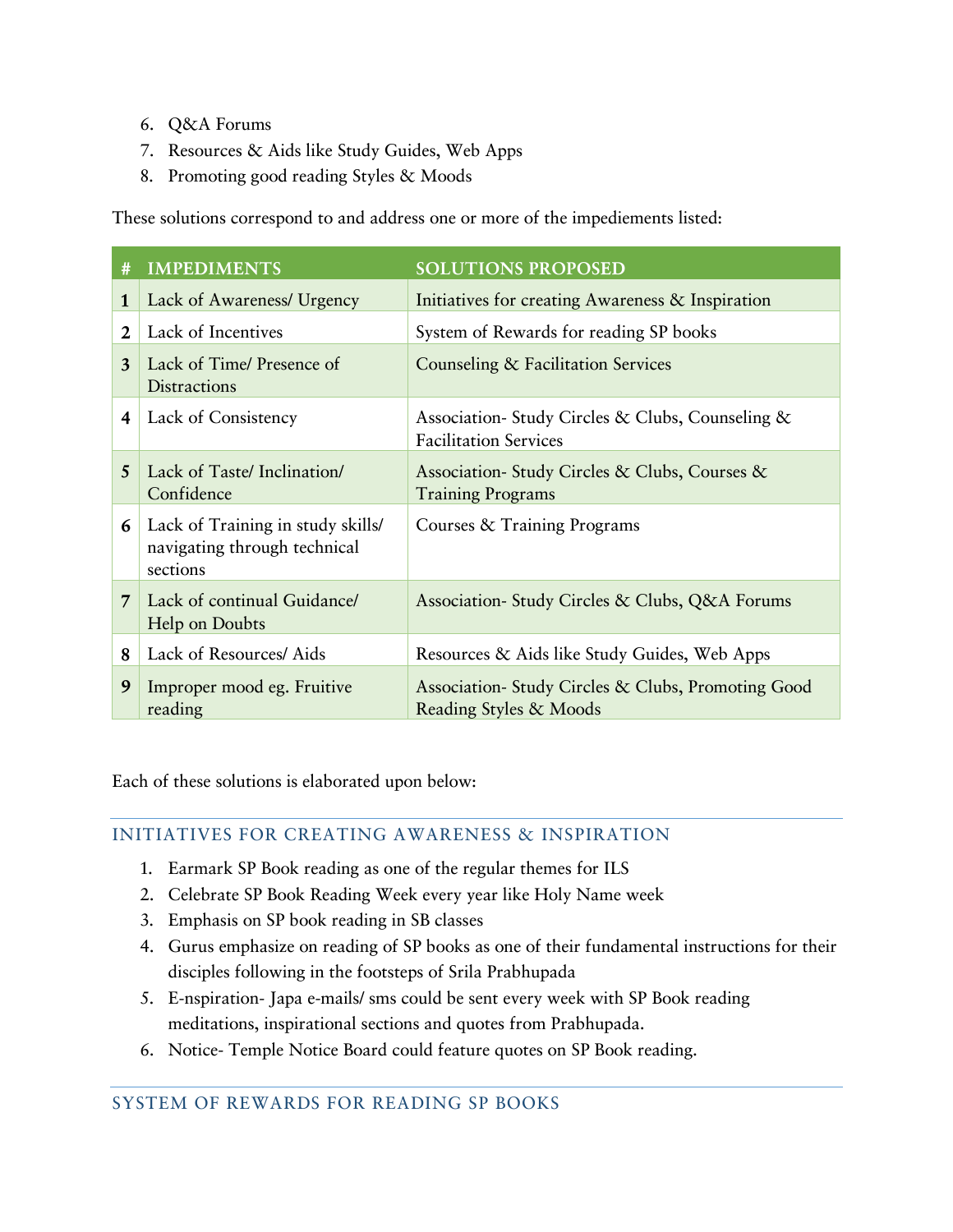- 1. Commitment to read a minimum stipulated quota of SP books daily as part of 1<sup>st</sup> & 2<sup>nd</sup> Initiation vows
- 2. Bhakti Vaibhav as Mandatory requirement for  $2<sup>nd</sup>$  initiation, taking saffron clothes, Leadership roles etc.
- 3. Regular study of SP books mandatory for Leaders- if leaders are not seen studying how followers will learn

# <span id="page-5-0"></span>COUNSELING & FACILITATION SERVICES

- 1. Time Management Counselling by ones Counselor/ Shiksha Guru
- 2. Accountability & Reporting to ones Counselor/ Shiksha Guru
- 3. Online forum for resolving difficulties encountered while reading SP Books

# <span id="page-5-1"></span>COURSES & TRAINING PROGRAMS

- 1. Short Workshop course on overcoming obstacles in reading SP books and developing study skills
- 2. Study of small & medium books of SP as a core focus of Bhakta Programs throughout the World- *Catch Them Young*
- 3. Multi level Certificate course for studying all Srila Prabhupada books
- 4. Bhaktivedanta Vidyapitha for systematic study of BG, SB & CC
	- a. Intensive 2 year Residential course
	- b. Monthly 4 days
	- c. Weekly Once
- 5. Continuous Education Programs held once a week in each temple covering a book sequentially and systematically
- 6. Distance Learning/ Correspondence Courses
- 7. Degree Courses:
	- a. Short Term/ Weekend Diploma courses
	- b. Bachelors in Philosophy or Literature
	- c. Masters in Philosophy or Literature
	- d. Doctor in Philosophy or Literature

# <span id="page-5-2"></span>ASSOCIATION- STUDY CIRCLES & CLUBS

- 1. Encouraging devotees to study SP books cover to cover in pairs or small groups
- 2. Forming Weekly SB Study Circles where devotees come together and study
	- a. Defining template for conducting Study Circle
- 3. Online Book reading community like *CHAD* facilitated through Facebook, Skype etc.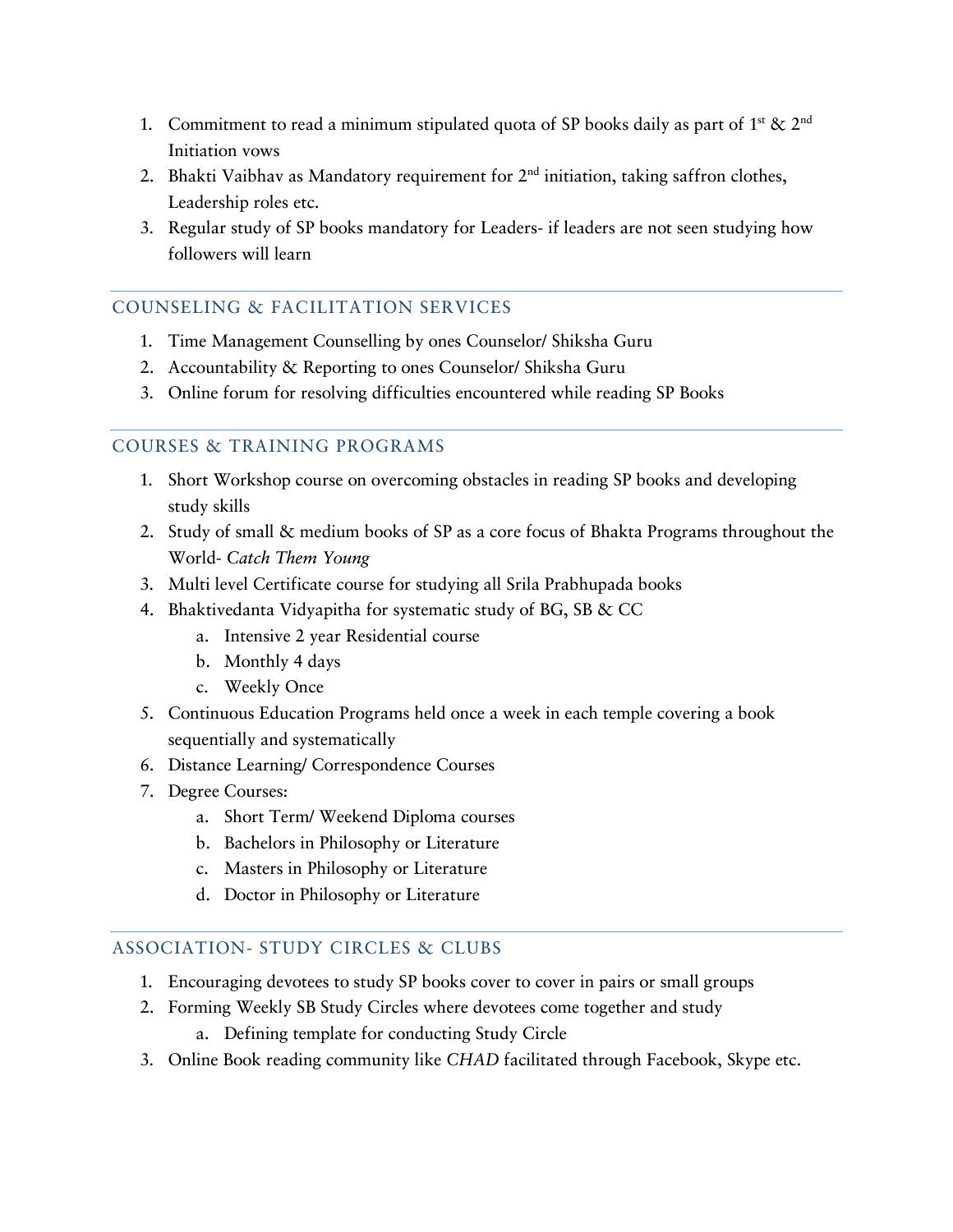# <span id="page-6-0"></span>Q&A FORUMS

1. Q&A Forum like Quora to answer doubts of devotees

### <span id="page-6-1"></span>RESOURCES & AIDS LIKE STUDY GUIDES, WEB APPS

- 1. Publishing Study Guides to facilitate easy understanding of SP book reading
- 2. SP Book Study App which records how much you have read when and generates a report on your study frequency and habits
- 3. Website- A dedicated website containing all the material related to reading of SP books. It could also serve as a QA portal/ blog.

### <span id="page-6-2"></span>PROMOTING GOOD READING STYLES & MOODS

- 1. Opportunity for everyone to take upto reading as per their level
	- a. Verse a day
	- b. Chapter a day
	- c. Anything in between or outside
- 2. Scrutinizing study of each verse with Word for Word
- 3. Studying a verse from all angles of vision
- 4. Setting aside stipulated time everyday
- 5. Reading repeatedly till one understands
- 6. Read & Discuss in Association of devotees
- 7. Take help from senior devotees
- 8. In a step by step fashion
- 9. Scientifically
- 10. Consistently
- 11. Reading a book cover to cover
- 12. Maintaining Reading Notes Diaries
	- a. Daily Reading Diary
	- b. Striking Verses Diary
- 13. Reading of SP books as a personal connection with Srila Prabhupada & for understanding the mood and mission of the Founder-Acharya
- 14. Pray to the personalities who appear in the sections of SB

In the following section, these Reading Styles have been elaborated upon:

#### *SCRUTINIZING STUDY OF EACH VERSE WITH WORD FOR WORD*

5 features of a Verse:

1. Padachheda or Sandhi viccheda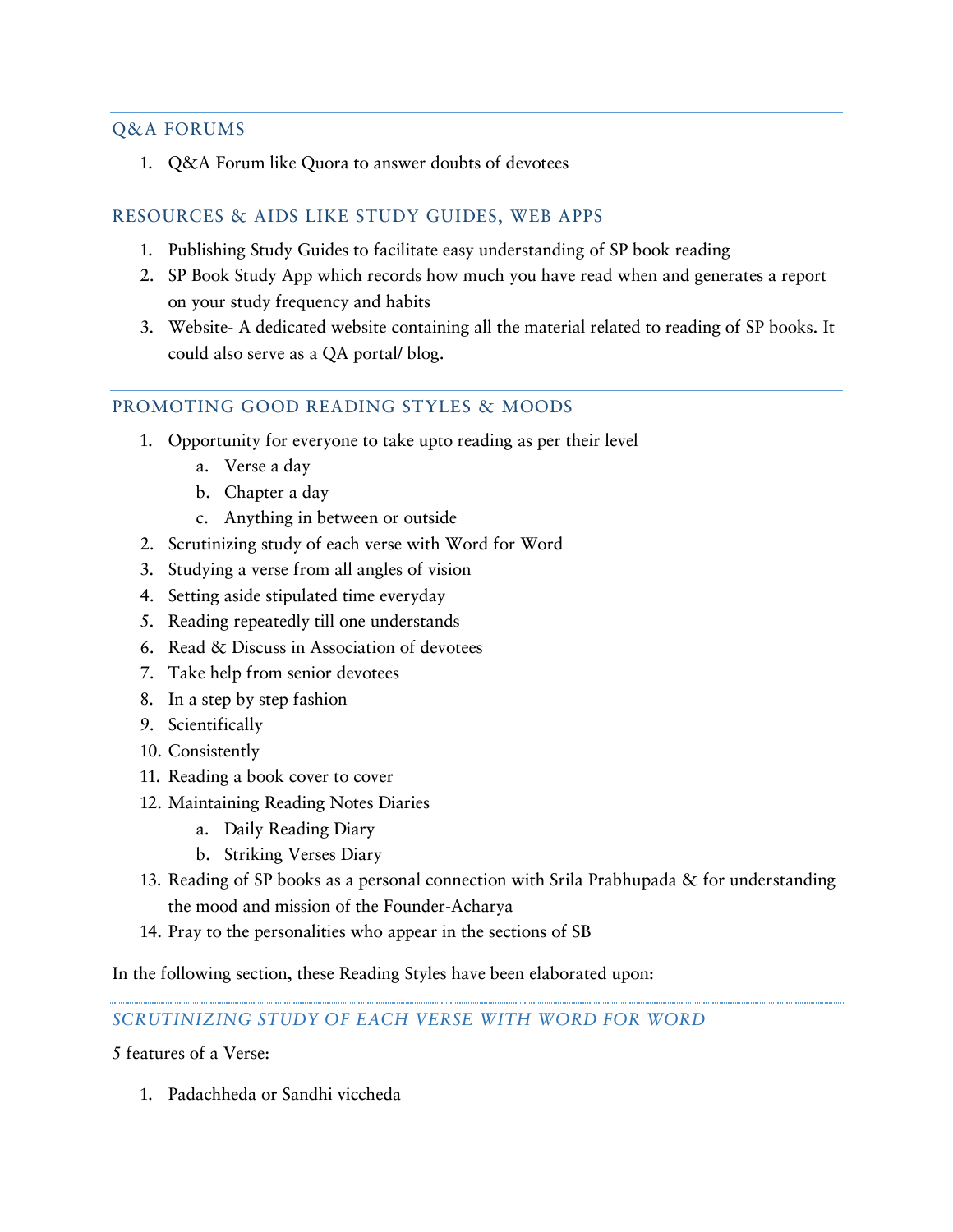- 2. Padartokti
- 3. Vakya yojana
- 4. Vigraha
- 5. Tarka

# PADACHHEDA OR SANDHI VICCHEDA

- Dividing the verse into different words for our proper understanding.
- Sandhi viccheda by a bona fide acharya makes people in general not to be misled by wrong division of the words.

*Saù—ayam—adya—mahäräja Bhagavän—bhüta-bhävanaù käla-rüpaù—avatérëaù—asyäm Abhäväya—sura-dviñäm*

# PADARTOKTI

- Giving meanings to individual words
- Sometimes the meaning changes according to the context
- Amarakosa dictionary is typically used
	- o Kala rupa = one who has form of time

*sah—that Supreme Lord; ayam—the Lord Śrī Krsna; adya—at present; mahārāja—O King; bhagavän—the Personality of Godhead; bhüta-bhävanaù—the creator or the father of everything created; käla-rüpaù—in the disguise of all-devouring time; avatérëaù—descended; asyäm—upon the world; abhāvāya—for eliminating; sura-dvisām—those who are against the will of the Lord.* 

# VAKYA YOJANA

Generating the prose sentence of the poetry

That Supreme Personality of Godhead, Lord Śrī Krsna, in the guise of all-devouring time [kāla*rüpa] has now descended on earth to eliminate the envious from the world.*

# VIGRAHA

- Vigraha is expansion to give real meaning of the compound words
- Ex: "Hare Krishnas are coming" = "The people who chant Hare Krishna are coming."
	- o *Ex: Kalarupa – one who has form of time.*

# TARKA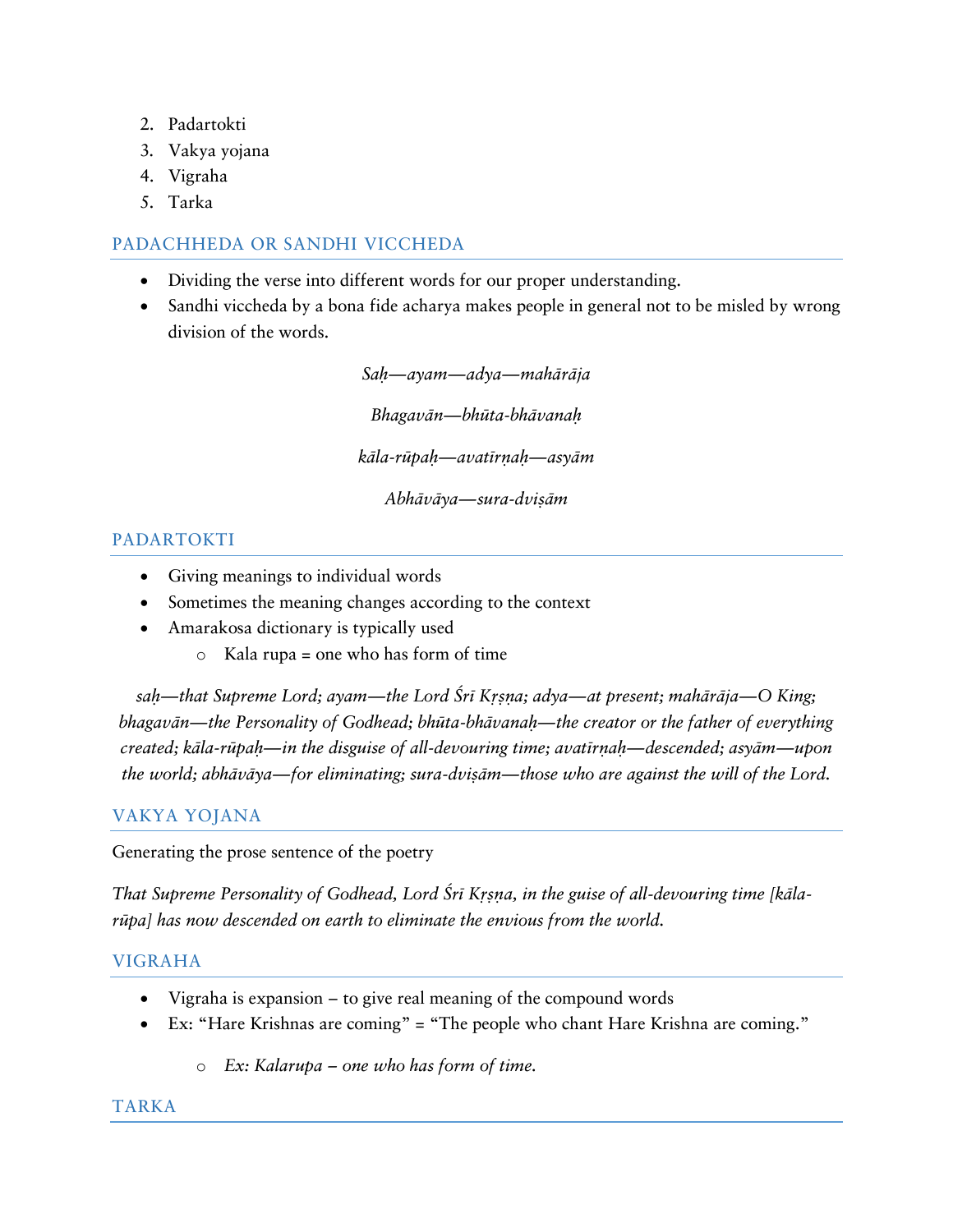- Tarka is commentary
	- o Presenting one's argument and counteracting other arguments.
	- o Ex: Prabhupada presented several arguments counteracted some existing argumnets to prove – "Krishnastu bhagavan svayam"

*PURPORT: There are two classes of human beings, namely the envious and the obedient. Since the Supreme Lord is one and the father of all living beings, the envious living beings are also His sons….*

### *STUDYING A VERSE FROM ALL ANGLES OF VISION*

*Now I am feeling very much inclined for retiring behind the scenes to translate my Srimad-Bhagavatam. This means that now you all leaders, especially the GBC members, must become very much responsible and do the work that I am doing to the same standard. So I want you leaders especially to become very much absorbed in the philosophy of Bhagavad-gita, Srimad-Bhagavatam, and become yourselves completely convinced and free from all doubt. On this platform you shall be able to carry on the work satisfactorily, but if there is lack of knowledge, or if there is forgetfulness, everything will be spoiled in time.* **So especially you must encourage the students to read our books throughout the day as much as possible, and give them all good advice how to understand the books, and inspire them to study the things from every point of view.**

Letter to Hamsaduta -- Los Angeles 22 June, 1972

*I am very much stressing at this point that all of my students shall be very much conversant with the philosophy of Krishna Consciousness,* **and that they should read our books very diligently at least one or two hours daily and try to understand the subject matter from varieties of angles.** *We are holding our morning class here in Los Angeles in the temple and I am speaking from 7 to 8 am, and the process is that we are going through some chapters of Srimad-Bhagavatam by taking one sloka each day, and reading the Sanskrit aloud, each word is pronounced by me and repeated by the students and then altogether we chant the sloka several times until we have learned it.* **And then we discuss the subject matter very minutely and inspect it from all angles of approach and savor the new understandings.**

Letter to Madhudvisa -- Los Angeles 16 June, 1972

# *READING REPEATEDLY AGAIN AND AGAIN*

#### *SETTING ASIDE STIPULATED TIME EVERYDAY*

*The new men should also go out for samkirtan, chanting or distributing my books. This will make them strong.* **Also, they must study my books at least three hours a day (including classes)***.*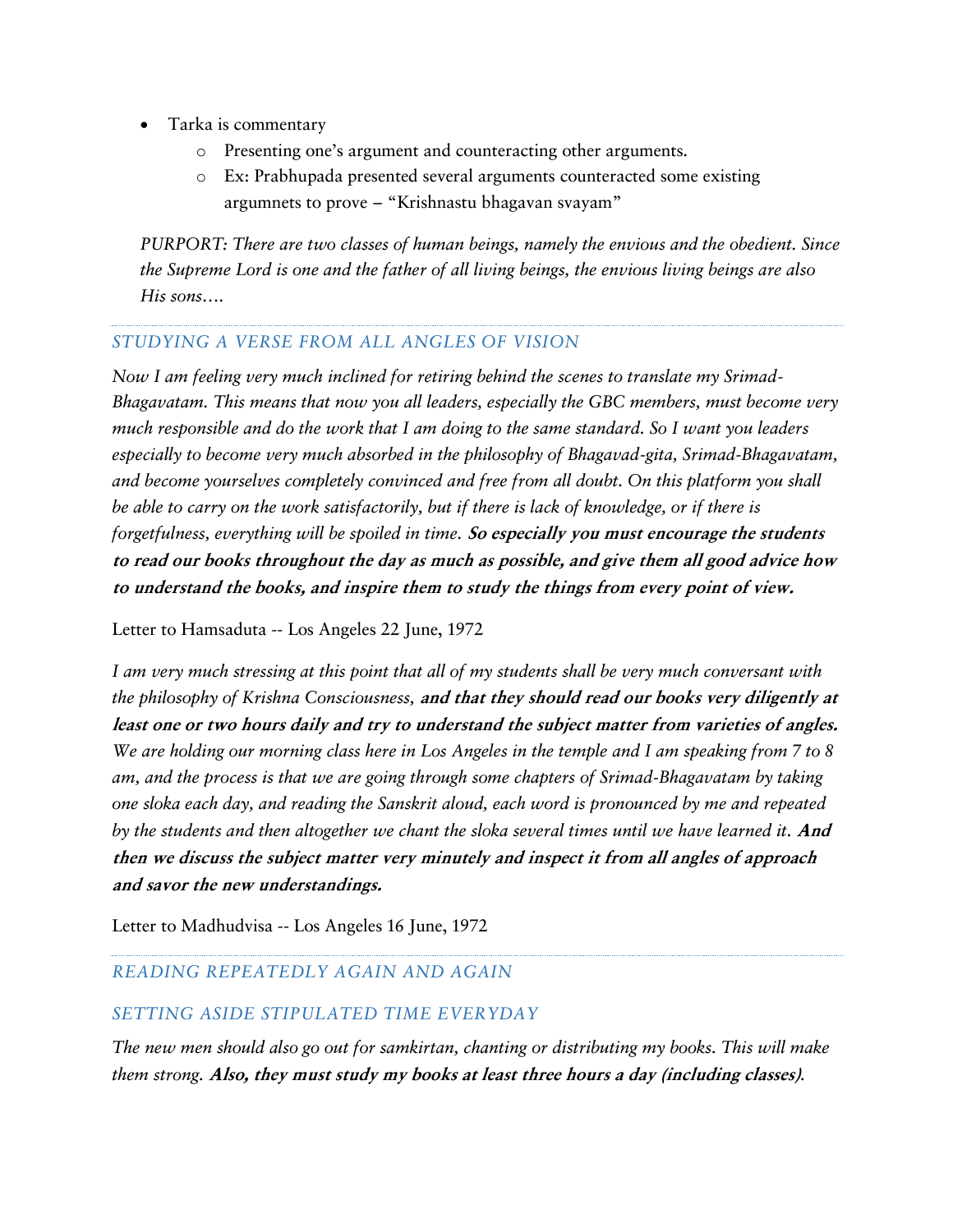Letter to Bhadravardhana, Hrdayagovinda -- Vrndavana October 25, 1976

*If you chant daily 16 rounds and* **read at least one hour daily Srimad-Bhagavatam***, plus your other prescribed duties, never mind this or that, you will feel yourself becoming happy more and more and these practices will protect you from maya or hazy consciousness without any doubt.*

### *READING REPEATEDLY TILL ONE UNDERSTANDS*

**In my books the philosophy of Krishna Consciousness is explained fully so if there is anything which you do not understand, then you simply have to read again and again.** *By reading daily the knowledge will be revealed to you and by this process your spiritual life will develop.…You may please me the most by reading my books and following the instructions therein and by becoming fully Krishna Conscious in this life time.*

(Letter to: Bahurupa, Bombay, 22 November, 1974)

*Bhāgavata is the only guide.* **Read Bh***ā***gavata, repeatedly whole life.** *Safe. Always. Always, whenever there is time, read, read, read.*

Room Conversation -- February 16, 1977, Mayapura

*So every one of you should* **read this Nectar of Devotion repeatedly***. The whole substance of Vaiṣṇava philosophy and activities, everything is there.* **So every one of you read this Nectar of Devotion once, twice, thrice. Unless you have got full-fledged ideas what is this devotional service.**

The Nectar of Devotion -- Los Angeles, June 23, 1970

# *READ & DISCUSS IN ASSOCIATION OF DEVOTEES*

*If we are Krishna Conscious, any type of occupation will suit me and we shall always be satisfied. Therefore, I recommend you to read books more and more and try to understand the subject matter from different angles of vision and* **be always discussing it with your godbrothers even while you are working at the press***, and when you are working and you cannot read, then listen to the tapes of my lectures and hear in that way. And never neglect to chant your 16 rounds of beads daily, rise early without fail, attend mangal arati, take bath, and follow the other regulative principles, and everything will come out very successfully, you can rest assured of that.*

Letter to Bhargava, June 13th, 1972

*So try to understand this philosophy of Krishna Consciousness by reading our books and literatures***, discussing amongst the devotees** *and chanting Hare Krishna Mantra as much as possible.*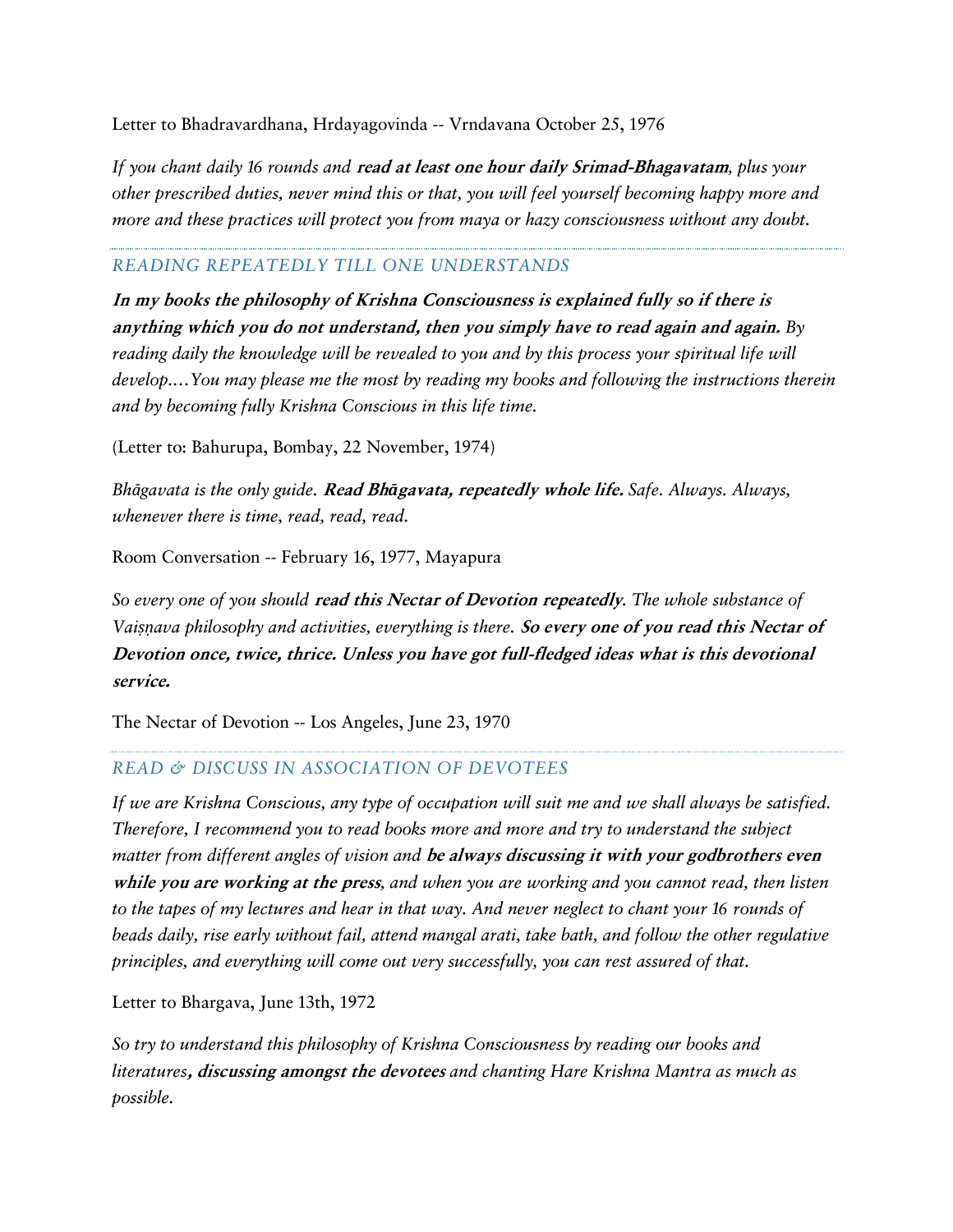Letter to Oliver -- Los Angeles 19 August, 1969

*When we speak of hearing and chanting, it means that not only should one chant and hear of the holy name of the Lord as Rāma, Kṛṣṇa (or systematically the sixteen names Hare Kṛṣṇa, Hare Kṛṣṇa, Kṛṣṇa Kṛṣṇa, Hare Hare/ Hare Rāma, Hare Rāma, Rāma Rāma, Hare Hare),* **but one should also read and hear the Bhagavad-g***ī***t***ā* **and** *Ś***r***ī***mad-Bh***ā***gavatam in the association of devotees.**

SB 2.2.30, Purport

### *TAKE HELP FROM SENIOR DEVOTEES*

**Study our literatures with the cooperation of your God-brothers and sisters in Buffalo, and any questions you may have may be submitted to Srimad Rupanuga for answering.**

Letter to Tejiyas -- Los Angeles 20 May, 1970

**Now try to learn our philosophy very nicely with the help of your elder God brothers and sisters***, go on Samkirtan, and always be engaged in some kind of Krishna work, then Krishna will bless you to advance more and more in Krishna Consciousness.*

Letter to Kasturika written from Los Angeles April 1970

#### *STEP BY STEP*

**The only qualification one needs to study this great book of transcendental knowledge is to proceed step by step cautiously and not jump forward haphazardly like with an ordinary book. It should be gone through chapter by chapter, one after another.** *The reading matter is so arranged with its original Sanskrit text, its English transliteration, synonyms, translation and purports so that one is sure to become a God-realized soul at the end of finishing the first nine cantos.*

SB Preface

#### *SCIENTIFICALLY & CRITICALLY*

**By reading and hearing** *Ś***r***ī***mad-Bh***ā***gavatam as a scientific presentation,** *the conditioned souls will gradually be promoted to the higher status of transcendental knowledge after being freed from the illusory energy based on sense enjoyment.*

#### SB 2.7.53, Purport

*Ś***r***ī***mad-Bh***ā***gavatam you should study very scrutinizingly, critically***. And there is explanation of great, I mean, stalwart devotees.*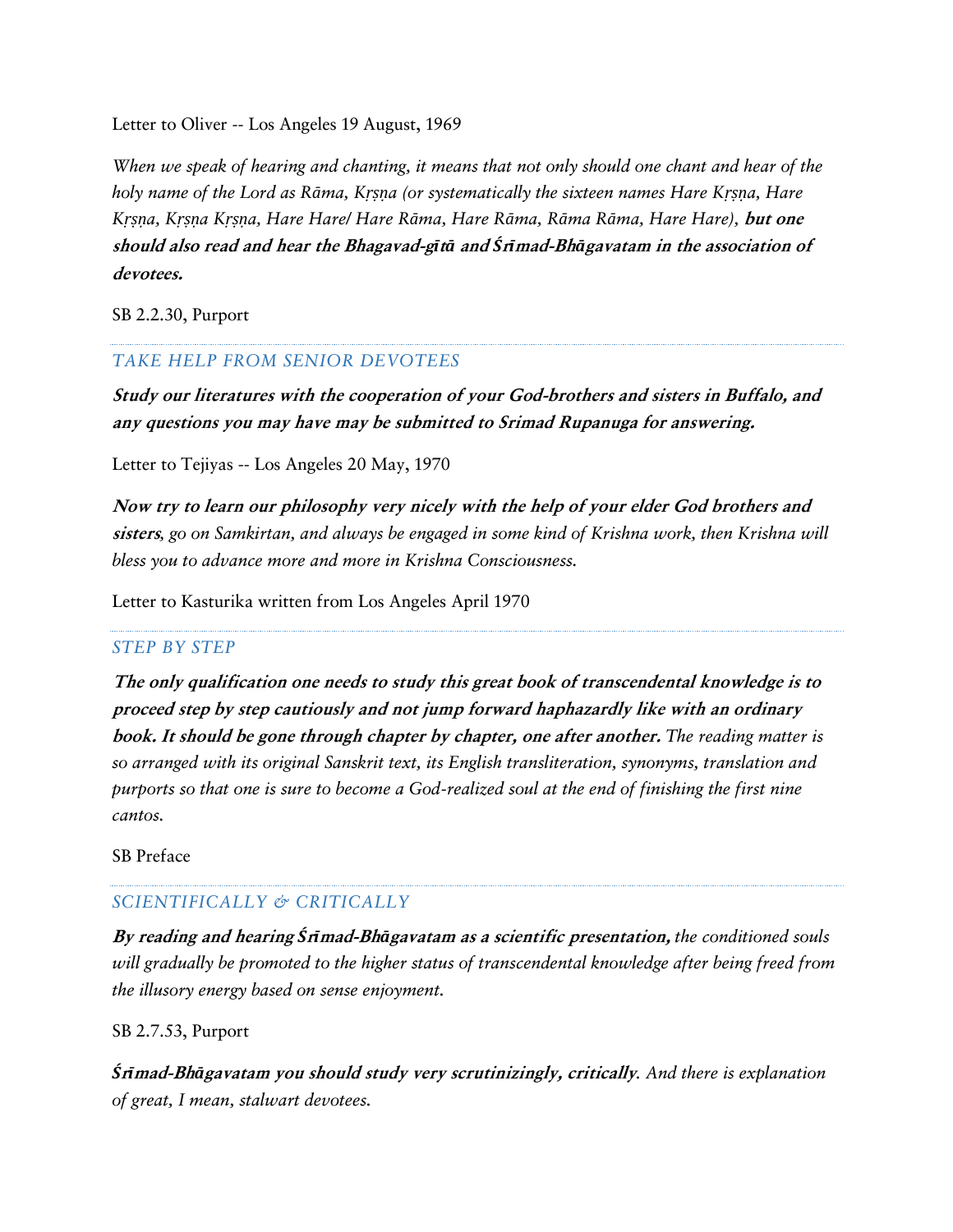Lecture on SB 1.5.1-4 -- New Vrindaban, May 22, 1969

*Prabhupada: If you actually believe in God, then try to understand what is God. Otherwise how you can believe? If you do not know the person in whom you have to trust, how you can trust Him? . . . I say, "Trust in Him," but if I do not know that man, how I can trust? You must explain that "This man is in this way trustworthy." Otherwise what is the meaning of my trust?*  **This science should be understood, what is God and what is trust. That you discuss thoroughly, threadbare. Otherwise how you will be able to preach?**

12.18.73 MW

*Prabhupäda:* **Because everything is threadbare explained. You can have answer of all questions from this Bhagavad-gétä, chapter by chapter.** *Everything is completely understood. Yes.*

1.14.69. BG

#### *CONSISTENTLY*

Prabhupāda: You read regularly, Nectar of Devotion, regularly. All these books should be regularly read. That will give you guidance. You haven't got to ask repeatedly to me; everything is there.

Room Conversation -- April 2, 1972, Sydney

### *IN THE MOOD OF DIRECT ASSOCIATION OF SRILA PRABHUPADA*

*Indian Man (2): …like your company very much in Toronto and we feel like talk you so much, but we don't have so much time to talk with you. You have so much mercy, so we have not… know so much about Krsna from you.*

*Prabhupada***: So in my absence you read the books. What I talk, I have written in the books. That's all.**

*Indian Man (2): Personally, we think more greater.*

*Prabhupada: That's all right.* **But still, you can associate with me by reading my books.**

Morning Walk — August 7, 1975, Toronto

*PRAY TO THE PERSONALITIES WHO APPEAR IN THE SECTIONS OF SB*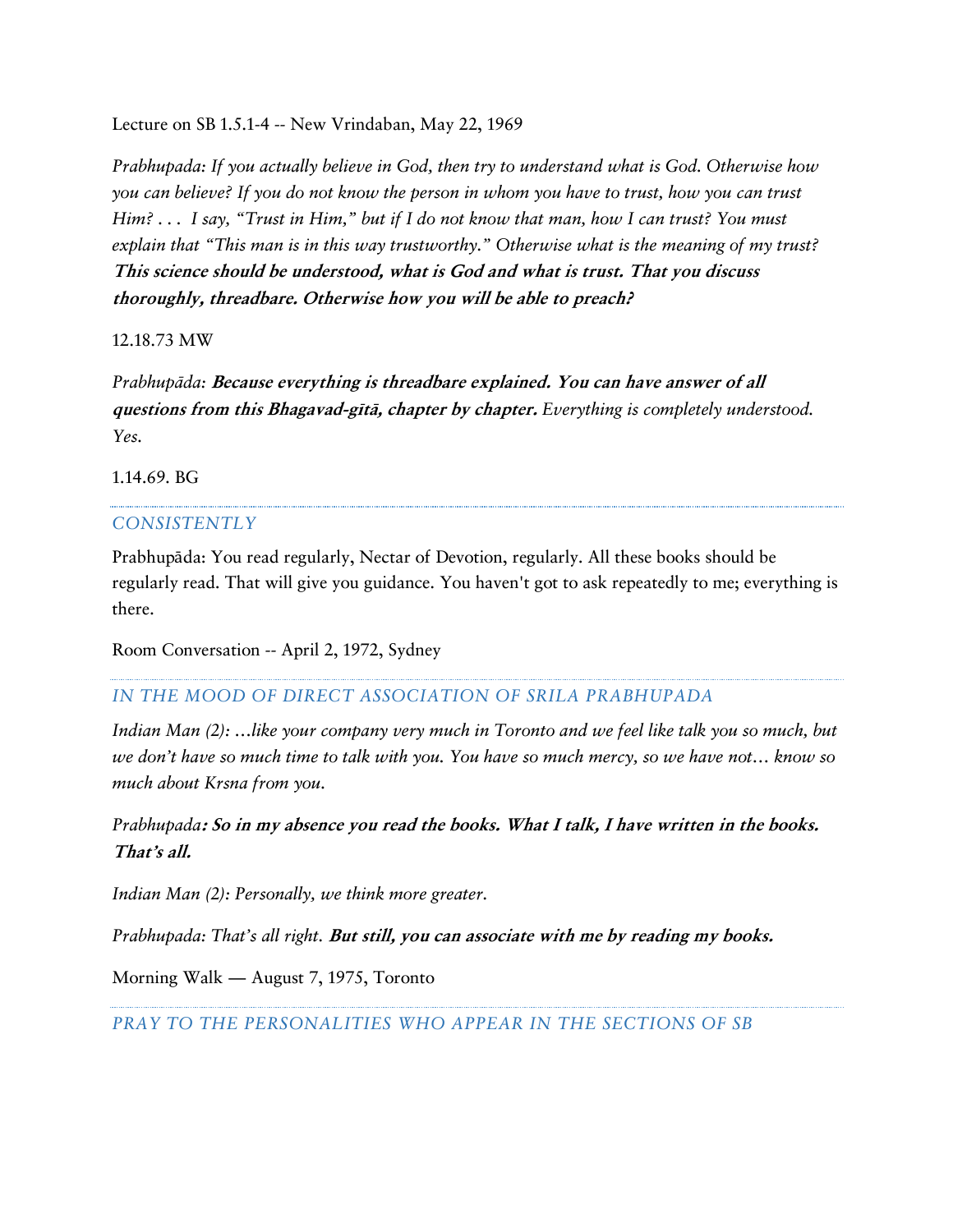*We are sure, therefore, that everyone in human society will welcome Çrémad-Bhägavatam, even*  though it is now presented with so many faults, for it is **recommended by Śrī Nārada, who has very kindly appeared in this chapter.**

### S.B. 1.5.11 Purport

# <span id="page-12-0"></span>**EXECUTION MECAHNISM**

For the above proposed initiatives and projects to see the light of the day, it would be important for the drive to come from the top i.e. through GBC Resolutions/ ISKCON Law etc. Also it would be important to create an empowered **Central Shastric Training & Education Cell (CSTEC)** of ISKCON which will breed and proliferate ideas and initiatives for increasing reading of SP books. The cell should consist of members who are themselves well read and committed to enhance reading of SP books all over the World.

| <b>Proposed Solution</b>                            | <b>Execution Mechanism</b>                                                                                                                                                                                                       |
|-----------------------------------------------------|----------------------------------------------------------------------------------------------------------------------------------------------------------------------------------------------------------------------------------|
| Initiatives for creating<br>Awareness & Inspiration | Can be released as Guidelines in form of a GBC Resolution                                                                                                                                                                        |
| System of Rewards for reading<br>SP books           | Would necessitate an ISKCON Law                                                                                                                                                                                                  |
| Counseling & Facilitation<br>Services               | 1. Islands of Excellence can be created<br>2. GBC can encourage making it part of Bhakti Vrksha &<br>Counselor Systems by passing a GBC Resolution                                                                               |
| Courses & Training Programs                         | 1. Certificate courses like IDC can be created on Study<br>Skills, study of small books etc.<br>2. Islands of Excellence in Training can be created in each<br>Region/ Zone and such successful models can then be<br>replicated |
| Association-Study Circles &<br>Clubs                | 1. Islands of Excellence can be created and advertised like<br>the one in Singapore led by Devakinandan P                                                                                                                        |
|                                                     | 2. GBC can encourage making it part of Bhakti Vrksha &<br>Counselor Systems by passing a GBC Resolution                                                                                                                          |
| Q&A Forums                                          | A Shastra QA Cell can be created consisting of learned and<br>mature devotees who can help answer queries of devotees<br>through a QA portal                                                                                     |
| Resources & Aids like Study<br>Guides, Web Apps     | Funding can be earmarked to produce more resoruces and<br>aids for devotees to read SP books                                                                                                                                     |

Following are some of the things can be done to execute the proposed solutions: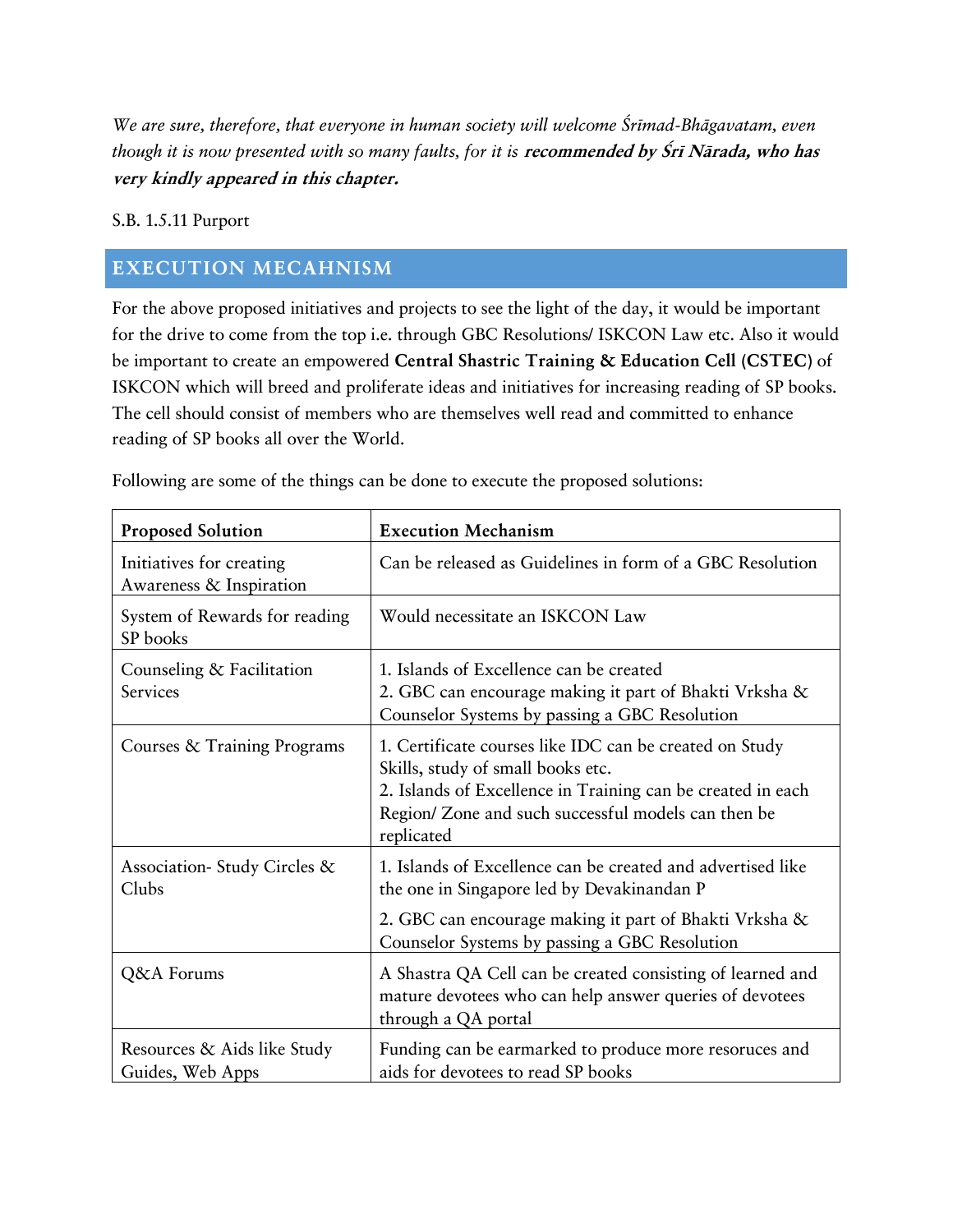# <span id="page-13-0"></span>**APPENDIX I- HH MAHAVISHNU SWAMI MAHARAJ**

# <span id="page-13-1"></span>PRINCIPLES AND PRACTICES

HH Mahavishnu Maharaj employed the following principles and practices for promoting study of Srila Prabhupada's books

- 1. **Awareness & Inspiration:** Created awareness about the importance of being attached to Srila Prabhupada books
	- a. Gave a lot of lectures and spent personal time with disciples emphasizing the importance of reading
	- b. Used to extensively quote Prabhupada's quotes, references from Bhagavatam emphasizing importance of reading
- 2. **Fundamental Instruction for disciples:** Emphasized reading of SP books as the fundamental instruction to his disciples. He reiterated that we have to set aside specific time to study.
- 3. **Time Management Counselling:** Urged and personally taught disciples to be very expert at time management:
	- a. Even went into knitty-gritties of how his disciples could spare or create time for reading as most of them were Grahasthas. He addressed Qs on how they could find time for reading.
	- b. Asked disciples to simplify their lives- eliminate all the unnecessary unwanted engagements and necessities.
	- c. Time steals everything. But devotees need to steal time from everywhere to engage in reading SP books. Find pockets of time here and there and engage in reading.
- 4. **Activities & Systems:** A number of inspiring activities were innovated that revolve around studying.
	- a. Regular programs for disciples to gather and study SP books were started and thus it became a culture to read.
	- b. Maharaj acknowledged that not everyone will be philosophically inclined. He presented study of SP books as not merely philosophical endeavor but primarily in terms of:
		- i. Being in touch with Krsna which is the only solution to all problems of life which is a great incentive for Grhastha life.
		- ii. Being in direct touch with Srila Prabhupada
	- c. Maharaj encouraged devotees to study in groups. If one is not getting taste in studying alone, a pair of devotees or a group of devotees can come together to study SP books cover to cover. Eventually everyone develops taste in association.
	- d. Maharaj gave ideas about how children can also appreciate SP books. A family- parents and children all sit together and read from SB everyday and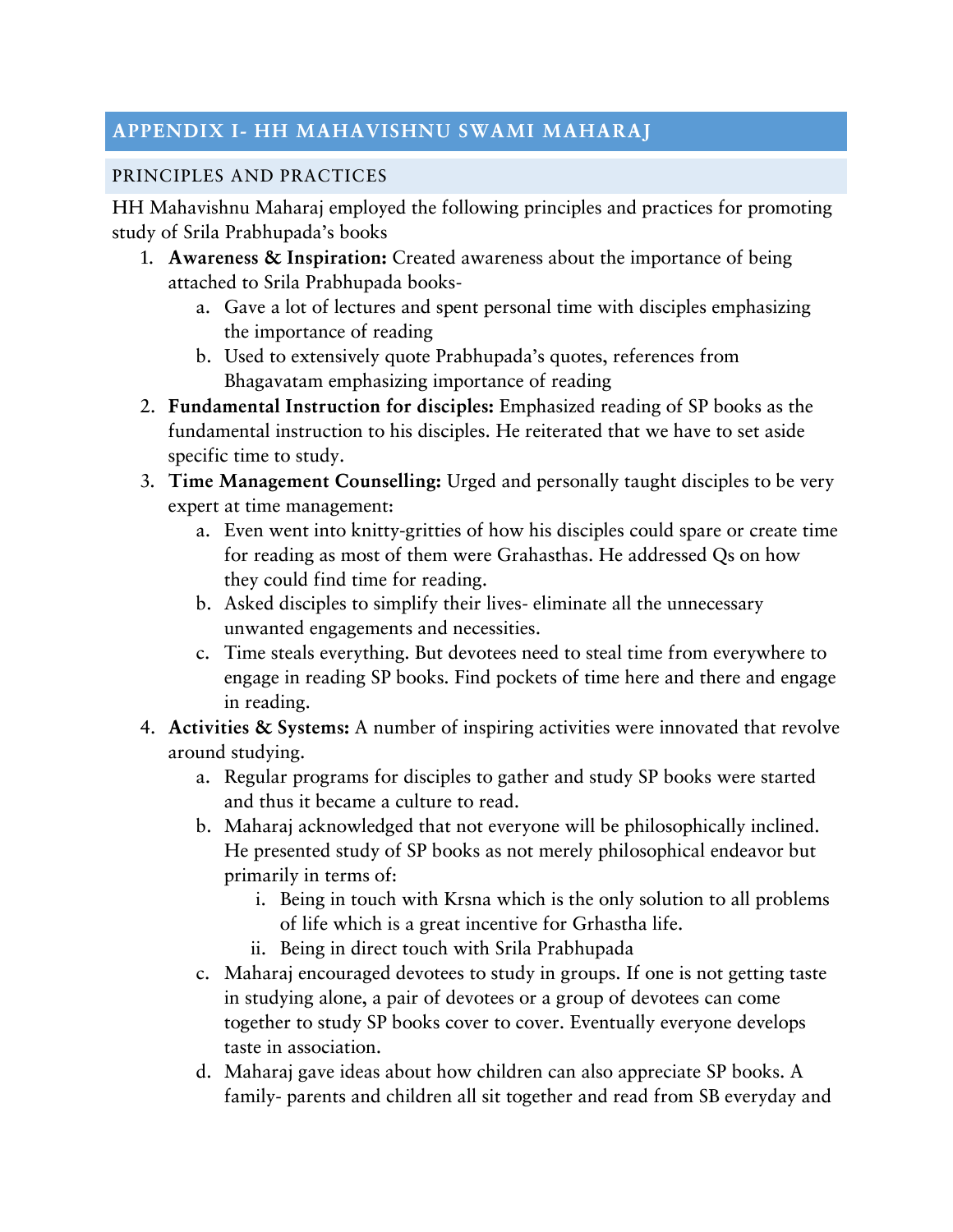everyone, including children under guidance of parents, contribute their understanding/ purport to the verse.

- e. Maharaj defined floor and ceiling in terms of reading SP books:
	- i. Floor: There should be a bare minimum reading per day for every individual. For beginners in KC, they can start with baby stepsreading small books for a fixed duration. The floor can increase as one grows in KC.
	- ii. Ceiling: Sky is the limit.
- **5. Reading Styles:** Maharaj taught that reading Srila Prabhupada's books means:
	- **a. :** Reciting the verse; breaking down the verse by studying the word to word; studying the translation and purport; memorizing noteworthy verses; taking notes. Maharaj's disciples conduct a small course on how to break down and memorize a verse.
	- **b. Maintaining Reading Notes Diaries:**
		- **i. Daily Reading Diary:** Note down the important striking points in translation and purport of each verse, leave space for more notes in next reading of the book
		- **ii. Striking Verses Diary:** Note down essential verses which strike you during your study. These are the verses where you find the Bhagvatam personally speaking to you. Connecting to Bhagavatam in this way will take you from knowledge to realization.
	- c. **Reading a book cover to cover:** Maharaj always said that there is much value to how Srila Prabhupada designed his books. He felt that Prabhupada had a brilliant plan in mind to sequentially evolve the understanding of the reader as he goes through the flow of topics in his books cover to cover.

# <span id="page-14-1"></span><span id="page-14-0"></span>SOME NOTEWORTHY POINTS

# READING CULTURE CATCHES UP

Communities where Mahavishnu Maharaj's disciples are active have also keenly taken up to the culture of reading SP books. This can be prominently seen in Abu Dhabi and Singapore.

# <span id="page-14-2"></span>ROLE OF CERTIFICATION

<span id="page-14-3"></span>Mahavishnu Maharaj never emphasized on any formal certification. Out of 500 disciples, only 5-6 have ever taken Bhakti Shastri course but devotees find them to be deeply learned and realized in study of SP books.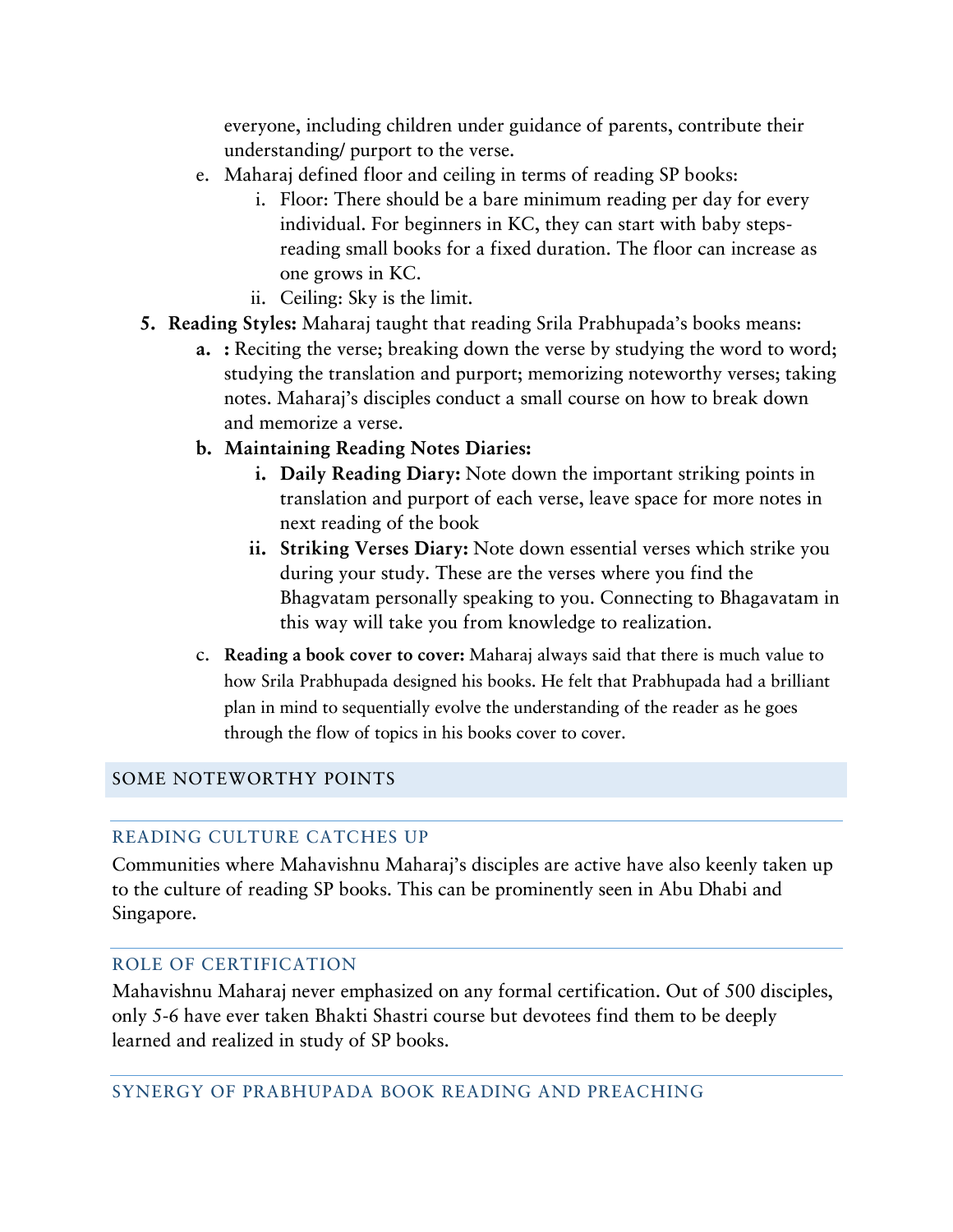- The study circles or groups are generally not mixed with the Bhakti Vriksha and other preaching programs. These groups are meant for focused study of books verse by verse and cover to cover.
- However when devotees get taste in reading and become mature, they naturally want to share what they have read by preaching to new people.

Whatever has been promoted as an official criteria for initiations has always become a norm in our society eg. Chanting 16 rounds, following reg principles, taking disciple course etc. So probably if a bare minimum standard for reading Prabhupada's books was set then probably that may boost.

# <span id="page-15-0"></span>**APPENDIX II- CHAD: HG VAISHESHIKA PRABHU**

CHAD is a worldwide alliance of devotees who chant at least one chapter of Bhagavad-gita As It Is every day

How to join CHAD

- Make a vow to chant at least one chapter of Bhagavad-gita As It Is every day.
- Register your name at the CHAD Yahoo group: Chapter a day@yahoogroups.com (Optional).
- Join the Daily CHAD calls
	- a. Date and Time:
	- b. Everyday @ 05:45 AM US/Pacific (GMT-0700)
	- c. Online Meeting Link:
	- *d. https://join.freeconferencecall.com/sanatanagandharvika*
	- e. Dial-In Number (United States): (563) 999-2090, Access Code: 123936
	- f. International Dial-In Numbers:
	- *g. <https://www.freeconferencecall.com/wall/sanatanagandharvika#international>*

# <span id="page-15-1"></span>BENEFITS OF JOINING CHAD

You'll:

- Feel impetus to chant Bhagavad-gita everyday knowing that others are doing it with you.
- Gain superior strength and knowledge in devotional service by reciting and hearing the divine conversation between Krsna and Arjuna.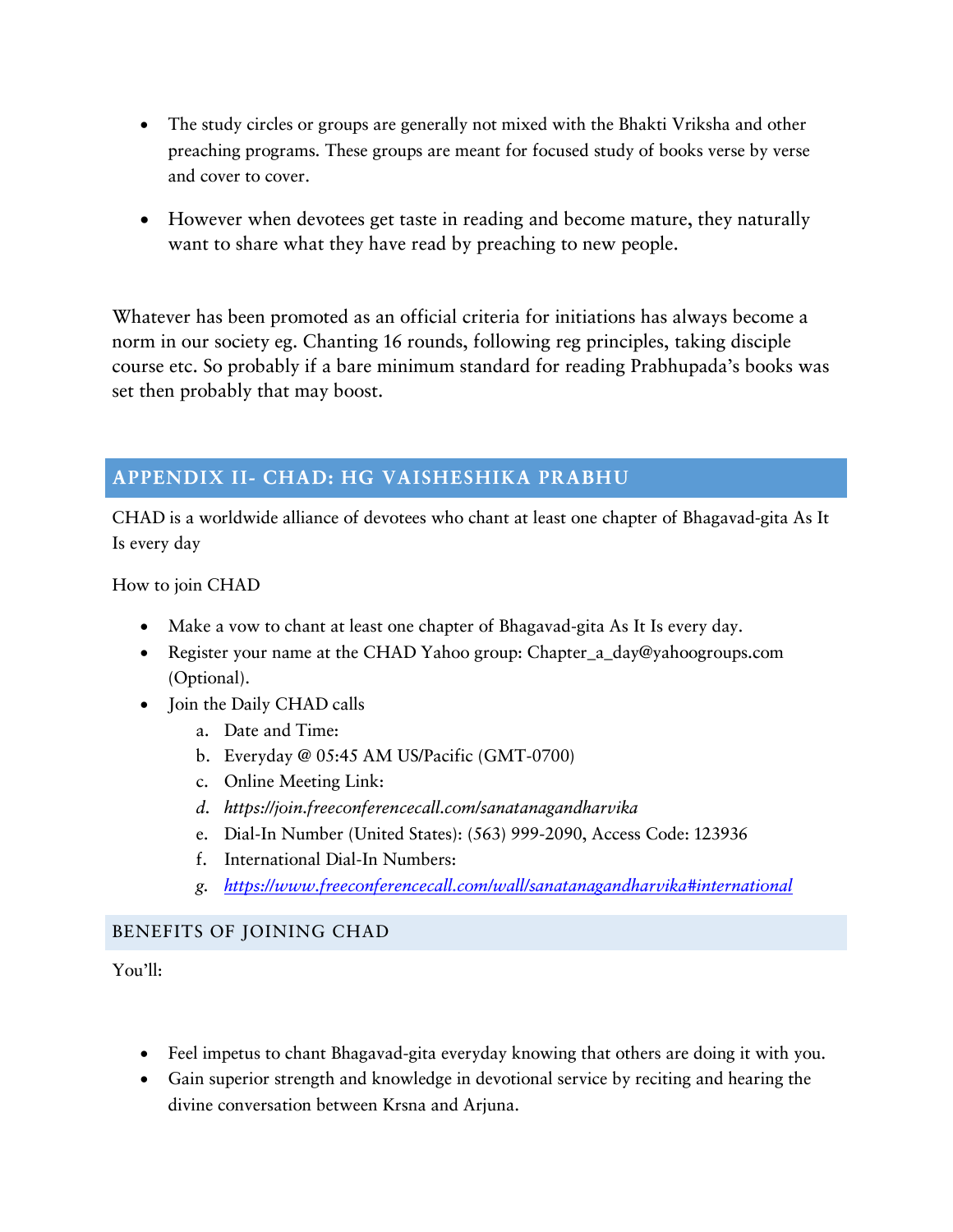- Be cleared of offences you've committed in worshiping the Deity.
- Automatically learn multiple Bhagavad-gita verses through repetition. ("Repetition is the mother of learning.")
- Develop skill in citing important slokas as evidence from Bhagavad-gita.
- Awaken a sweet relationship with Krsna Who reveals Himself to those who daily chant the Bhagavad-gita.

# <span id="page-16-0"></span>TIPS BY CHAD:

- Try chanting the same chapter of Bhagavad-gita everyday for one month. Doing this, you'll become familiar with the slokas and will remember them. This helps to develop a taste for chanting.
- Bring your Bhagavad-gita with you wherever you go. You never know when you'll get a chance to chant your chapter. (Waiting for a software program to download? Chant your chapter!)
- Record your chanting and listen to it at other times during the day.
- Get others to join CHAD with you and chant your daily chapters together.
- If you miss a day, simply continue the next day with a determined vow.

# <span id="page-16-1"></span>**APPENDIX III- BHAKTIVEDANTA VIDYAPITHA (BVVP)**

Started in the year 2012, the Bhaktivedanta Vidyapitha, based at the Govardhan Ecovillage, is a school dedicated to the systematic study of Srila Prabhupada's books. Currently the BVVP is running 8 batches simultaneously across 5 cities in India.

# <span id="page-16-2"></span>VISION

Inspiring and inculcating Vaishnava qualities and a mood of selfless service in the followers of the International Society for Krishna Consciousness, by creating a strong sastric foundation for their spiritual lives.

# <span id="page-16-3"></span>MISSION

Assisting the devotees in understanding the glorious contribution of Srila Prabhupada's books, by systematically studying them and contemplating practical ways for application of their teachings through an effective educational framework as envisaged by the Gaudiya Vaishnava parampara.

# <span id="page-16-4"></span>BVVP INTENSIVE RESIDENTIAL PROGRAM @ GEV

**Course duration:** 2 years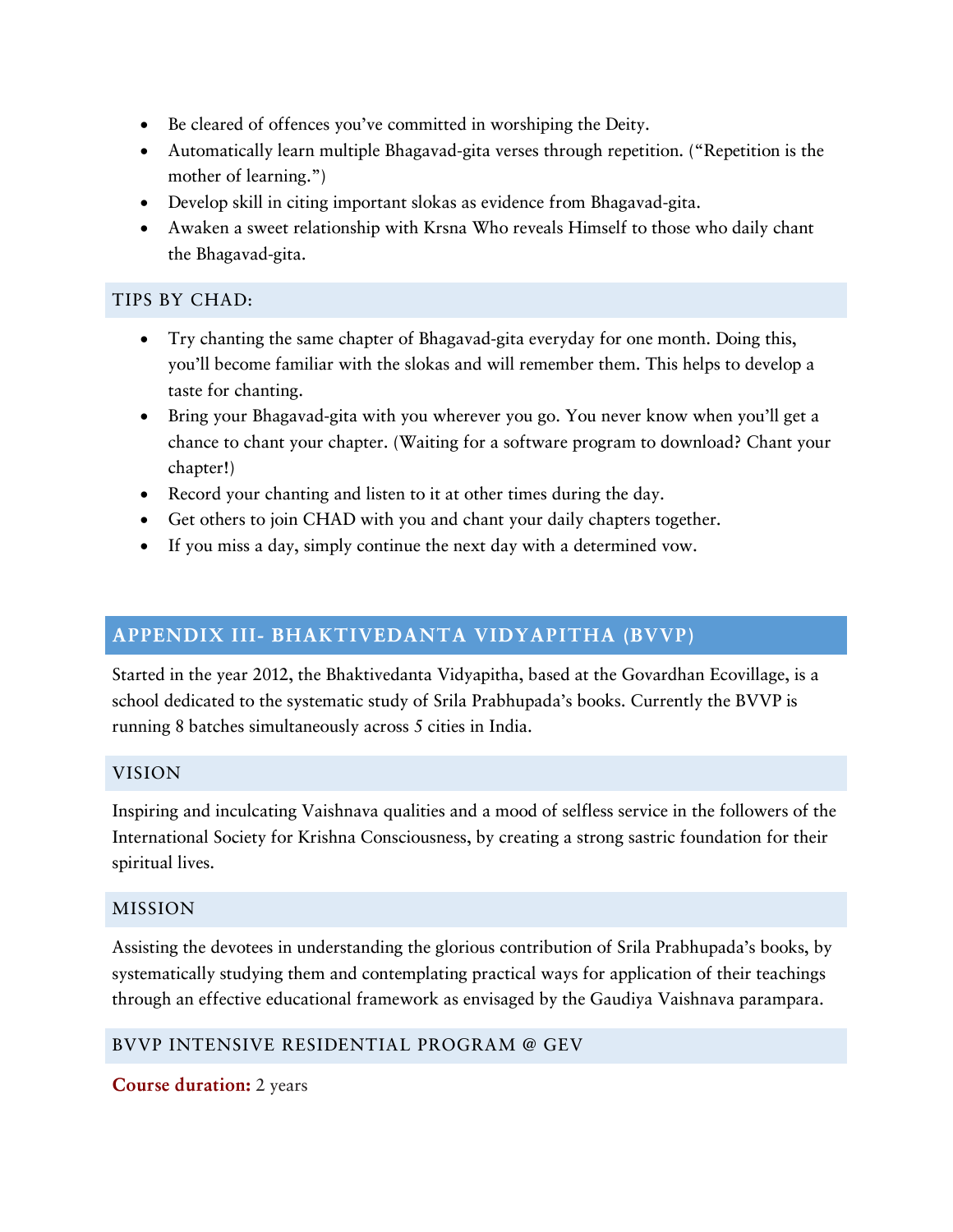# **Qualification for admission:**

- Completion of Bhakti-sastri course
- A sincere desire to study Srila Prabhupada's books & willingness to follow the rigorous schedule of BVVP.

### **Courses:** Srimad Bhagavatam and Sri Caitanya Caritamrita

### **Special seminars/ Short courses:**

- Conducted once in every 2 months
- Combined for both 1st & 2nd year students

### **1st Year:**

- Srimad Bhagavatam Cantos 1 to 9
- Requirements for Bhakti vaibhava degree
- Weekly 5 classes (each 2 hr 45 min)

### **2nd Year:**

- Srimad Bhagavatam Cantos 10 to 12
- Sri Caitanya Caritamrita
- Weekly 4 classes (each 2 hr 45 min)
- 2 projects

#### **Degrees awarded:** Bhakti vaibhava (after completion of 6 cantos of Srimad Bhagavatam)

**Study groups:** with 2-3 students in a group.

### 2

# **Assessment procedure:**

- Closed book exams [40%]
- Open book exams & Assignments [25%]
- Presentations [25%]
- Attendance & Sadhana [10%]

#### **Projects:** Two SB/ CC based projects in 2nd year.

# **Monthly Get-togethers:**

- Combined for both 1st & 2nd year students.
- Games, kirtans & sharing experiences

#### **Yatras:** 2 annual Kartik yatras

#### **Services:**

- Weekly 2 days in different GEV depts.
- BVVP specific services & festival services

#### **Schedule:** (on class days)

- 4.10 am to 9.00 am: **Morning sadhana**
- 9.30 am to 10.00 am: **SB/CC Closed book Exam**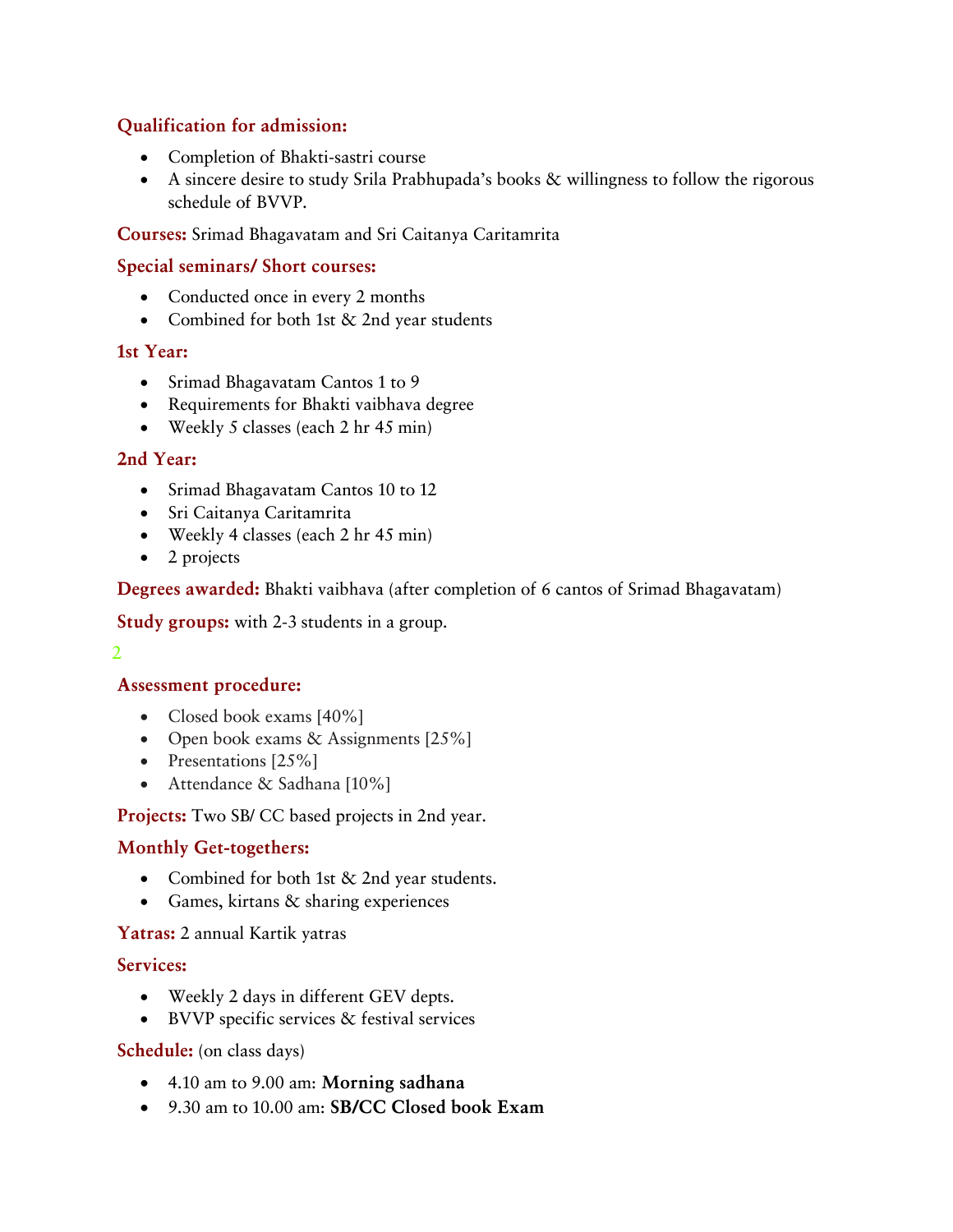- 10.00 am to 10.15 am: **Arati for Srimad Bhagavatam + Sloka recitation**
- 10.15 am to 1.00 pm: **SB/CC class**
- Rest of the day: **Study time**

# <span id="page-18-1"></span><span id="page-18-0"></span>OTHER PROGRAMS OFFERED BY BVVP

# MONTHLY 8 DAYS (2+1)

- Day 1
	- 8.30 am: Sloka recitation
	- 8.45 9.45 am: Class 1a
	- 9.45 am: Prasadam
	- 10.15-12.00: Class 1b
	- 2.00: Test
	- 2.30-4.30: Class 2b
	- 4.30: Prasadam
	- 5.00-6.00pm: Class 2b
- Day  $2 -$ 
	- 9.30: Test
	- 10.00: Sloka recitation
	- 10.15am 1.00 pm: class
- Rest of the day: Study

# <span id="page-18-2"></span>MONTHLY 4 DAYS

- 8.30: Sloka recitation
- 8.45-10am: Class 1a
- 10 am: Prasad
- 10.30-12 pm: Class 1b
- $\cdot$  2.30 pm: Test
- 3.00-4.30 pm: Class 2a